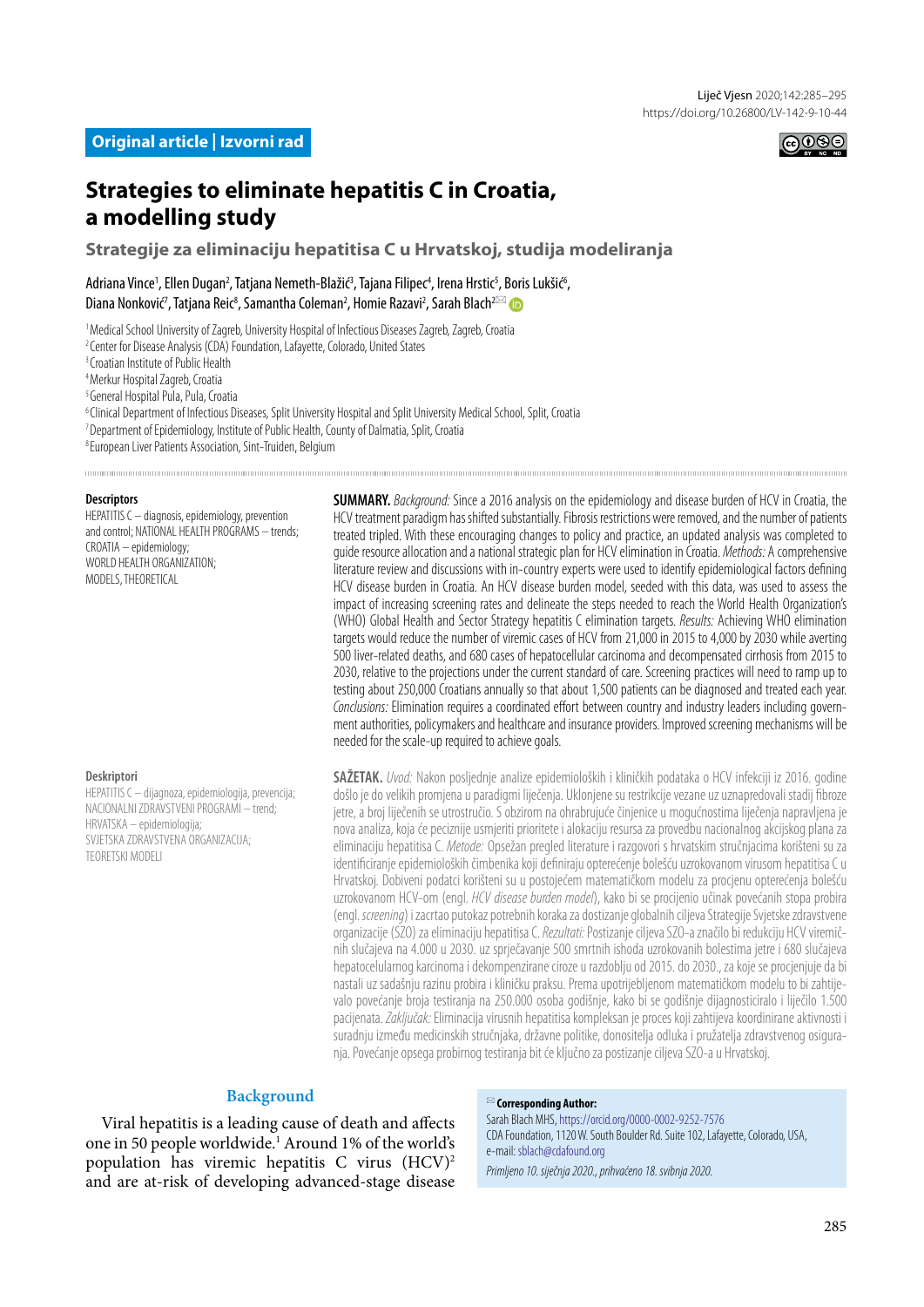<span id="page-1-0"></span>Table 1. Epidemiologic inputs used to model the burden of HCV, Croatia

Tablica 1. Epidemiološki podaci koji se koriste za modeliranje opterećenja HCV-bolešću, Hrvatska

| Parameter<br>/ Parametar                                                                                                                        | Value (Range)<br>/ Vrijednost (Raspon)                                           | <b>Estimate Year</b><br>(EoY)<br>/ Godina procjene<br>(kraj godine) | Source / Izvor                                         |
|-------------------------------------------------------------------------------------------------------------------------------------------------|----------------------------------------------------------------------------------|---------------------------------------------------------------------|--------------------------------------------------------|
| HCV-RNA positive infections<br>/ HCV-RNA pozitivne infekcije                                                                                    | 21,800 (20,500-34,200)                                                           | 2010                                                                | Vilibić-Čavlek<br>2014, <sup>11</sup> PC <sup>12</sup> |
| HCV genotype / HCV genotip                                                                                                                      | 56.6% G1 [18.8% G1a and 23.2%<br>G1b], 37.3% G3, 4.2% G4, 1.6%<br>G <sub>2</sub> | 2018                                                                | Vince $2018^{13}$                                      |
| Total diagnosed / Ukupno dijagnosticirani (HCV-RNA)                                                                                             | 4,000                                                                            | 2014                                                                | EC                                                     |
| Annual newly diagnosed<br>/ Godišnje novo dijagnosticirani (HCV-RNA)                                                                            | 170                                                                              | 2018                                                                | EC                                                     |
| Annual treated / Godišnje liječeni                                                                                                              | 470                                                                              | 2018                                                                | EC                                                     |
| Percent of the infected population infected through transfusion<br>/ Postotak populacije zaražene transfuzijom                                  | 23%                                                                              | 2018                                                                | EC                                                     |
| Percent of the infected population that are people who inject<br>drugs actively<br>/ Postotak zaražene populacije koji aktivno injiciraju drogu | 14%                                                                              | 2010                                                                | PC, <sup>12</sup> Kolaric<br>2010 <sup>15</sup>        |

EC – expert consensus / stručni konsenzus; EoY – end of year / kraj godine; HCV – hepatitis C / virus hepatitisa C; PC – personal communication / osobna komunikacija.

including liver cirrhosis, hepatocellular carcinoma (HCC), and liver-related death. Despite the success of direct-acting antivirals (DAAs), HCC is an ongoing risk for some patients successfully treated for HCV, particularly those with advanced cirrhosis.3 This research highlights the importance of disease prevention and timely linkage to care following diagnosis.

In 2016, we presented both the historical epidemiology of HCV in Croatia<sup>4</sup> and an analysis of future HCV disease burden.5 In the past three years, substantial changes have been made to the HCV treatment paradigm in Croatia. Starting in 2018, all fibrosis restrictions were removed, although prioritization remains in place to guarantee prompt treatment for more advanced-stage patients. Treatment eligibility, previously restricted to adults aged 20–70 years, was expanded in 2018 to cover patients aged 18–84 years. The annual number of patients treated also tripled from the 2015 to 2018. With these encouraging changes to policy, an updated analysis was conducted to guide development of a national strategic plan and to strengthen surveillance efforts.

This analysis models the interventions needed to achieve WHO targets in addition to various screening strategies. Since HCV is more prevalent in older aged Croatians and in people who inject drugs, we modeled screening efforts for various population cohorts. Data inputs from previous analyses were also re-evaluated and updated with input from Croatian experts in the field of hepatitis. This analysis serves to guide decision-making and resource allocation to eliminate HCV in Croatia.

#### **Methods**

In January 2019, epidemiologists with the Centers for Disease Analysis Foundation (CDAF) completed a comprehensive literature search for epidemiologic factors associated with HCV infection in Croatia. Over the following three months, CDAF employed a Delphi process to facilitate discussions with in-country experts and reach consensus on epidemiologic inputs by reviewing available estimates and sharing unpublished research and insights. The data collected from this exercise were then input into a disease burden model that has been described in detail previously.<sup>2</sup> Analyses using this model have been published extensively in other countries and regions, including the original publication for Croatia in 2016.<sup>5-8</sup>

### *HCV disease burden model*

The Microsoft® Excel-based Markov model uses annual disease progression rates to simulate the natural history of HCV through disease stages from acute hepatitis (considering spontaneous clearance) to chronic fibrosis and end-stage outcomes (including hepatocellular carcinoma, decompensated cirrhosis, liver transplantation and liver-related death).<sup>9</sup> The model is seeded with population and background mortality data specific to Croatia<sup>10</sup>as well as countrylevel HCV epidemiological data ([Table 1](#page-1-0)). New infections entering the model were back-calculated between 1950 and 2018 using known prevalence. Annual case counts were calculated by applying a progression rate to each disease stage and adjusted for all-cause mortality, ageing, and cure. All-cause mor-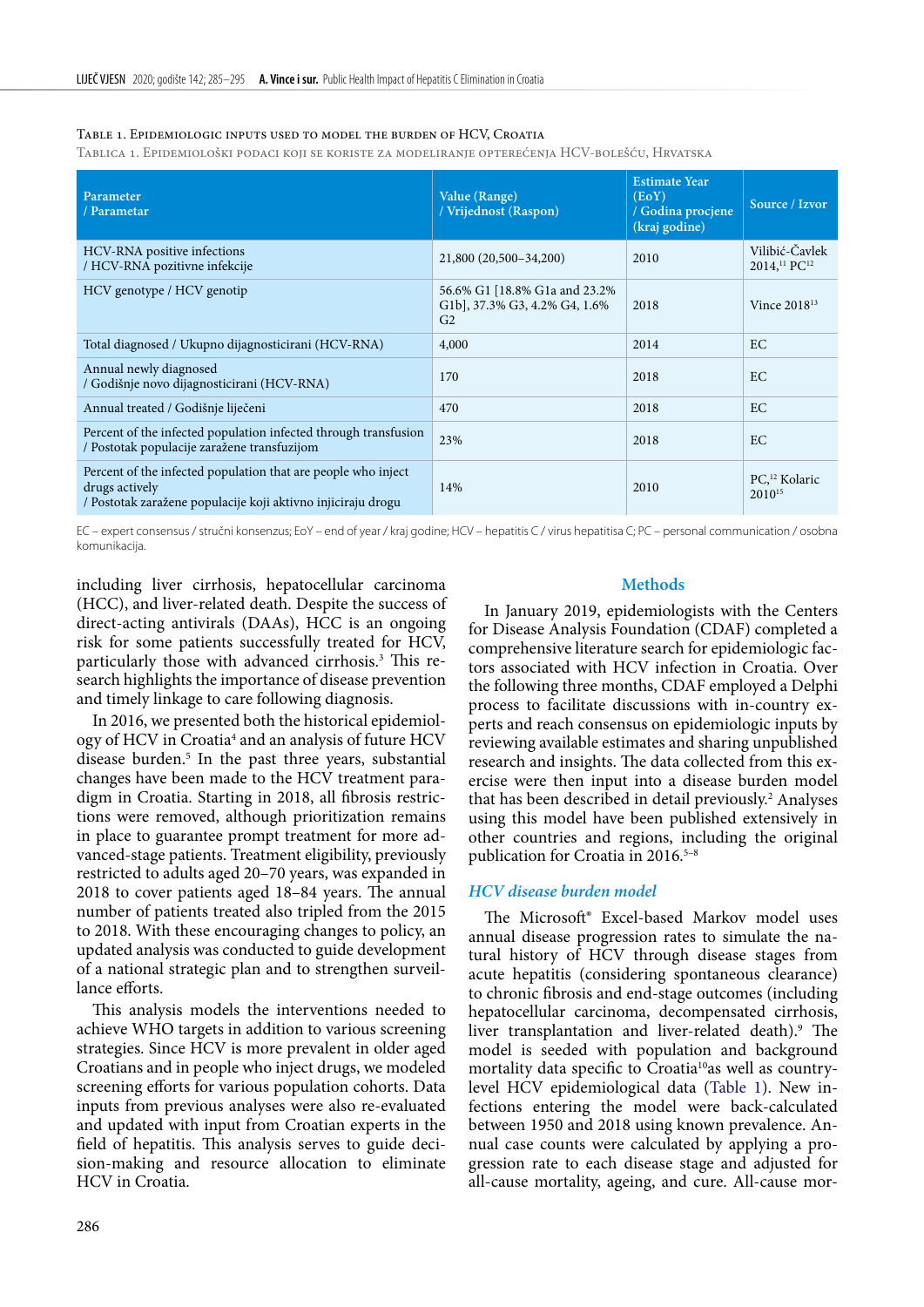| Scenario / Scenario                               | Model parameter / Parametar                | 2018   | 2019   | 2020             | 2022             | 2024            | 2026                  | 2028       |  |  |
|---------------------------------------------------|--------------------------------------------|--------|--------|------------------|------------------|-----------------|-----------------------|------------|--|--|
| Base                                              | Screened / Broj testiranih                 | 33,400 | 40,800 | 40,600           | 38,600           | 35,700          | 33,500                | 32,000     |  |  |
| / Polazište                                       | Newly diagnosed<br>/ Novo dijagnosticirani | 170    | 210    | 210              | 210              | 210             | 210                   | 210        |  |  |
|                                                   | Treated / Liječeni                         | 470    | 470    | 470              | 400              | 320             | 250                   | 250        |  |  |
|                                                   | New infections / Nove infekcije            | 140    | 140    | 130              | 120              | 120             | 110                   | 110        |  |  |
| Screen                                            | Screened / Broj testiranih                 | 33,400 | 40,800 |                  |                  | 75,000 per year |                       |            |  |  |
| / Testirano 75,000                                | Newly diagnosed<br>/ Novo dijagnosticirani | 170    | 210    | 740              | 710              | 680             | 610                   | 610        |  |  |
|                                                   | Treated / Liječeni                         | 470    | 470    | 670              | 640              | 610             | 550                   | 550        |  |  |
|                                                   | New infections / Nove infekcije            | 140    | 140    | 130              | 120              | 110             | 100                   | 100        |  |  |
| Screen<br>/ Testirano 100,000                     | Screened / Broj testiranih                 | 33,400 | 40,800 | 100,000 per year |                  |                 |                       |            |  |  |
|                                                   | Newly diagnosed<br>/ Novo dijagnosticirani | 170    | 210    | 980              | 930              | 870             | 720                   | 720        |  |  |
|                                                   | Treated / Liječeni                         | 470    | 470    | 880              | 830              | 780             | 650                   | 650        |  |  |
|                                                   | New infections / Nove infekcije            | 140    | 140    | 120              | 120              | 100             |                       | 90         |  |  |
| <b>Graduated Screening</b>                        | Screened / Broj testiranih                 | 33,400 | 40,800 | 75,000           | 100,000 per year |                 |                       |            |  |  |
| + Link to Care<br>/ Probir+Uključivanje<br>u skrb | Newly diagnosed<br>/ Novo dijagnosticirani | 170    | 210    | 740              | 940              | 880             | 750                   | 750        |  |  |
|                                                   | Treated / Liječeni                         | 470    | 470    | $670+270$        | $850 + 200$      | $820 + 90$      | $690 + 30$            | $680 + 50$ |  |  |
|                                                   | New infections / Nove infekcije            | 140    | 140    | 130              | 120              | 100             | 90                    | 90         |  |  |
| <b>WHO Elimination</b>                            | Screened / Broj testiranih                 | 33,400 | 40,800 | 75,600           | 151,000          | 224,000         | *avg 273,000 per year |            |  |  |
| Targets<br>/ SZO eliminacijski<br>ciljevi         | Newly diagnosed<br>/ Novo dijagnosticirani | 170    | 210    | 740              | 1,400            | 1,800           | 1,000                 | 1,000      |  |  |
|                                                   | Treated / Liječeni                         | 470    | 470    | $670 + 300$      | $1,300+300$      | $1,600+300$     | 900                   | 900        |  |  |
|                                                   | New infections / Nove infekcije            | 140    | 140    | 130              | 120              | 100             | 40                    | 40         |  |  |

<span id="page-2-0"></span>Table 2. Scenarios estimating projections of HCV burden based on annual screening rates, Croatia, 2018–2030 Tablica 2. Scenariji za procjenu opterećenja hepatitisa C na temelju godišnjih stopa probira, Hrvatska. 2018–2030

\* Average number of patients screened annually from 2026–2028 in the WHO Elimination Targets scenario (278,000 to 324,000 range).

/ Prosječni broj testiranih godišnje od 2026. do 2030. prema eliminacijskim ciljevima SZO-a (raspon 278,000–324,000)

tality rates (extracted from the United Nations mortality database) were adjusted to increase incrementally in relation to transfusion and injection drug use trends.

## *Epidemiologic inputs to estimate HCV disease burden*

A full list of epidemiological inputs is included in [Table 1.](#page-1-0) Since many of the historical inputs have remained consistent with the original analysis<sup>4</sup>, only inputs that have changed are described in detail here.

*HCV-RNA Positive Infections* – There were an estimated 21,980 Croatians chronically infected with viremic HCV (0.51% prevalence) in 2010. This was calculated by adjusting the reported adult anti-HCV prevalence estimate (0.90% anti-HCV among adults aged 20–85 in 2010)<sup>11</sup> to account for all ages (0.73% anti-HCV among all ages in 2010) and applying a 70% viremic rate.12 *HCV Genotype* – Data from the three largest Croatian national laboratories collected over nine years on 3,655 patients reported the majority of infections were genotype 3, 1b and 1a, respectively.13 *Total and Annual Diagnosed* – The number of people diagnosed via antibody or RNA testing and reported to the Croatian Institute of Public Health was available annually for 1994–2018.14 Experts estimated that 4,000 total patients were diagnosed with chronic HCV as of 2014. This is based on an estimated average of 300 diagnoses annually from 1993–2010 and an estimated average of 200 diagnoses annually from 2011–2014, with adjustments for 70% viremia<sup>12</sup>, mortality and cured patients.10 *Annual Treated* – In 2018, about 470 patients were treated, and treatment eligibility was expanded from ≥F3 to remove all restrictions (expert input). *Risk Factors* – Two risk factors associated with a higher HCV-related mortality were included in the model.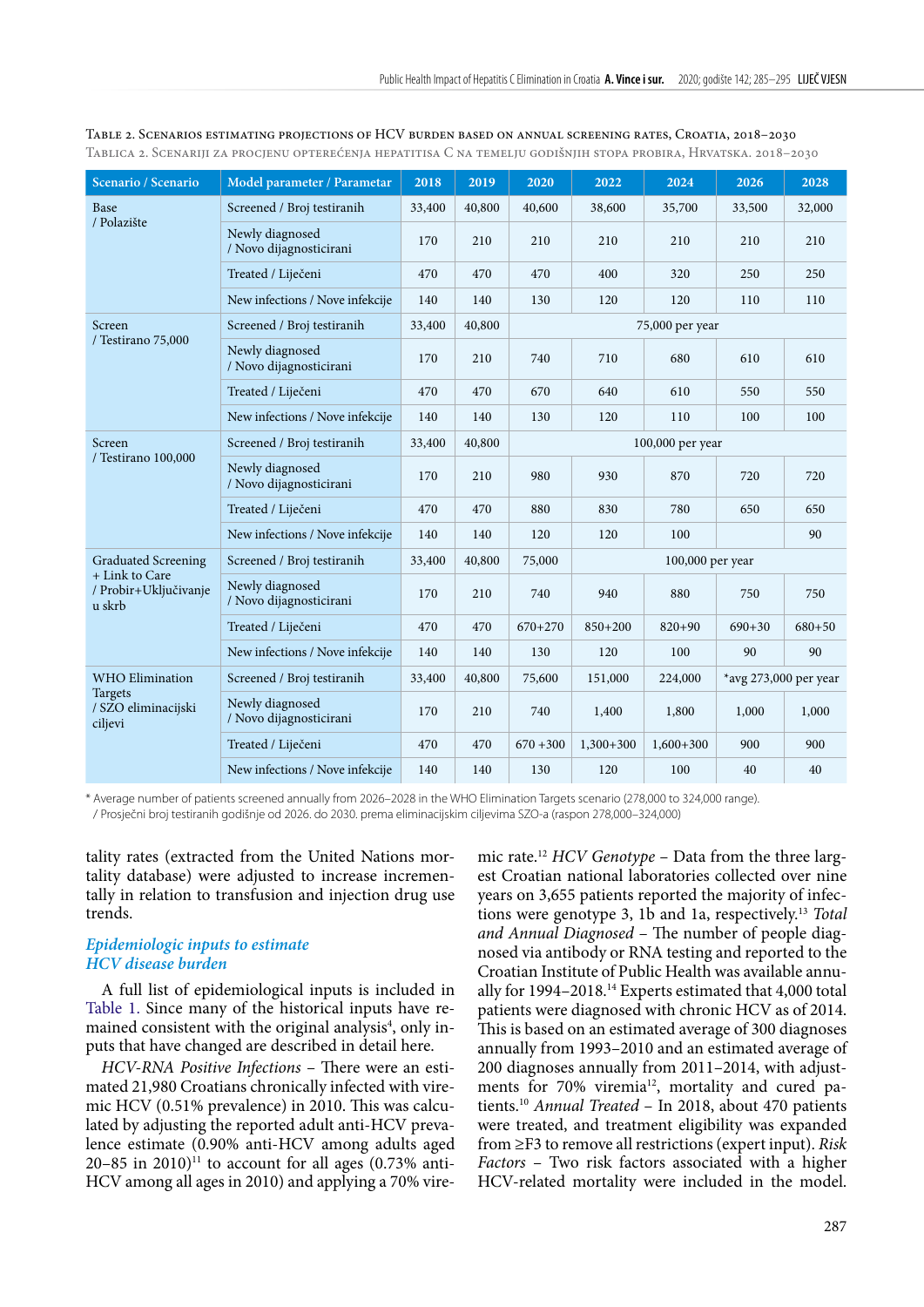

#### Cascade of care/Kaskada skrbi - Croatia, 2018

#### <span id="page-3-0"></span>FIGURE 1. THE HCV CASCADE OF CARE, INCLUDING THE TOTAL number of viremic infections, the number of diagnosed patients, and the number of patients treated and cured, CROATIA, 2018

Slika 1. HCV-kaskada skrbi, uključujući ukupni broj viremičnih slučajeva, broj dijagnosticiranih pacijenata i broj liječenih i izliječenih pacijenata u Hrvatskoj 2018

Experts estimated that 23% of 2018 total infections resulted from a blood transfusion and that 14% of the infected population were among people who inject drugs actively (injecting within the last year [PWID]). The PWID population was calculated by first estimating the number of drug users in Croatia  $(n=15,444)^{15}$ , of which experts estimated 74% were PWID. After applying a 35% anti-HCV prevalence among PWID<sup>16</sup>and adjusting for 70% viremia<sup>12</sup>, 2,800 HCV-RNA positive PWID are estimated for 2018; 14% of total infections (n=2,800/20,000). The number of liver transplants were available from 1999-2017<sup>17</sup>, of which 15% were estimated to be HCV-related (expert input).

#### *Scenarios*

After seeding the model with Croatia-specific epidemiological factors, the Base scenario and four intervention scenarios were modeled for 2015–2030 ([Table 2\)](#page-2-0). Data from 2015 is the baseline measure in the World Health Organization's Global Health Sector Strategy hepatitis elimination targets (WHO elimination targets) and was therefore utilized as the starting point for all scenarios.2 As of 2018, all treatment restrictions based on fibrosis stage and patient age were dropped, such that for all five scenarios, patients aged 18–84 and fibrosis stages F0-F4 were eligible for treatment with high sustained virologic response (SVR) therapies.18

Screening trends were assessed for 2018–2030, under the following assumptions. *Base:* in 2018 and 2019, HCV screening occurred primarily through blood donation centers, voluntary centers, laboratories and screening vans. As a result, the average prevalence in the population screened is estimated to be the same as the general population prevalence in Croatia. *Inter-*

*vention Scenarios:* Future screening campaigns are expected to target mixed-risk populations through primary care centers (estimated to be an average of twice the general population prevalence, in 2020) ([Appen](#page-9-0)dix, [Table 2\)](#page-9-0). To account for loss to follow-up within screening campaigns, only 90% of newly diagnosed patients were estimated to be initiated on treatment annually. Finally, it was assumed that procedures would be optimized to screen each individual only once.

**Base** – *Objective*: Model the current standard of care for HCV in Croatia. *Assumptions*: In 2018 and 2019, 30,000–40,000 patients were screened annually, of which 170 were diagnosed with viremic HCV and reported to the Croatian Institute of Public Health. The number of patients treated each year with DAAs, estimated at 470 patients in 2018, was expected to drop rapidly starting in 2022 to reflect a decreasing pool of previously diagnosed patients (expert input).

**Screen 75K** – *Objective*: Estimate the impact of an awareness campaign to increase screening rates. *Assumption*: Screen 75,000 Croatians annually, starting in 2020.

**Screen 100K** – *Objective*: Estimate the impact of an awareness campaign to ambitiously increase screening rates. *Assumption*: Screen 100,000 Croatians annually, starting in 2020.

**Graduated Screening + Link to Care** – *Objective*: Estimate the impact of an awareness campaign to ramp up screening over time while improving linkage to treatment for previously diagnosed patients. *Assumptions*: Increase screening to 100,000 people annually, by 2022. Treat patients who were diagnosed in previous years but were lost to follow-up.

**WHO Elimination Targets** – *Objective*: Quantify the level of effort needed to eliminate HCV in Croatia based on the four WHO elimination targets. *Assumptions*: Reduce new infections by 80%, diagnose 90% of all infections, treat 80% of eligible patients, and reduce liver-related mortality by 65%, between 2015 and 2030.<sup>2</sup>

#### *Sensitivity analysis*

Crystal Ball, an Excel add-in by Oracle, was used to run Monte Carlo simulations to generate 95% uncertainty intervals and sensitivity analysis. Beta-PERT distributions were used for all uncertain inputs.

### **Results**

### *Estimates of disease burden*

At the beginning of 2018, there were an estimated 20,000 (95% uncertainty interval (UI): 14,500 – 24,000) viremic infections in Croatia. By the end of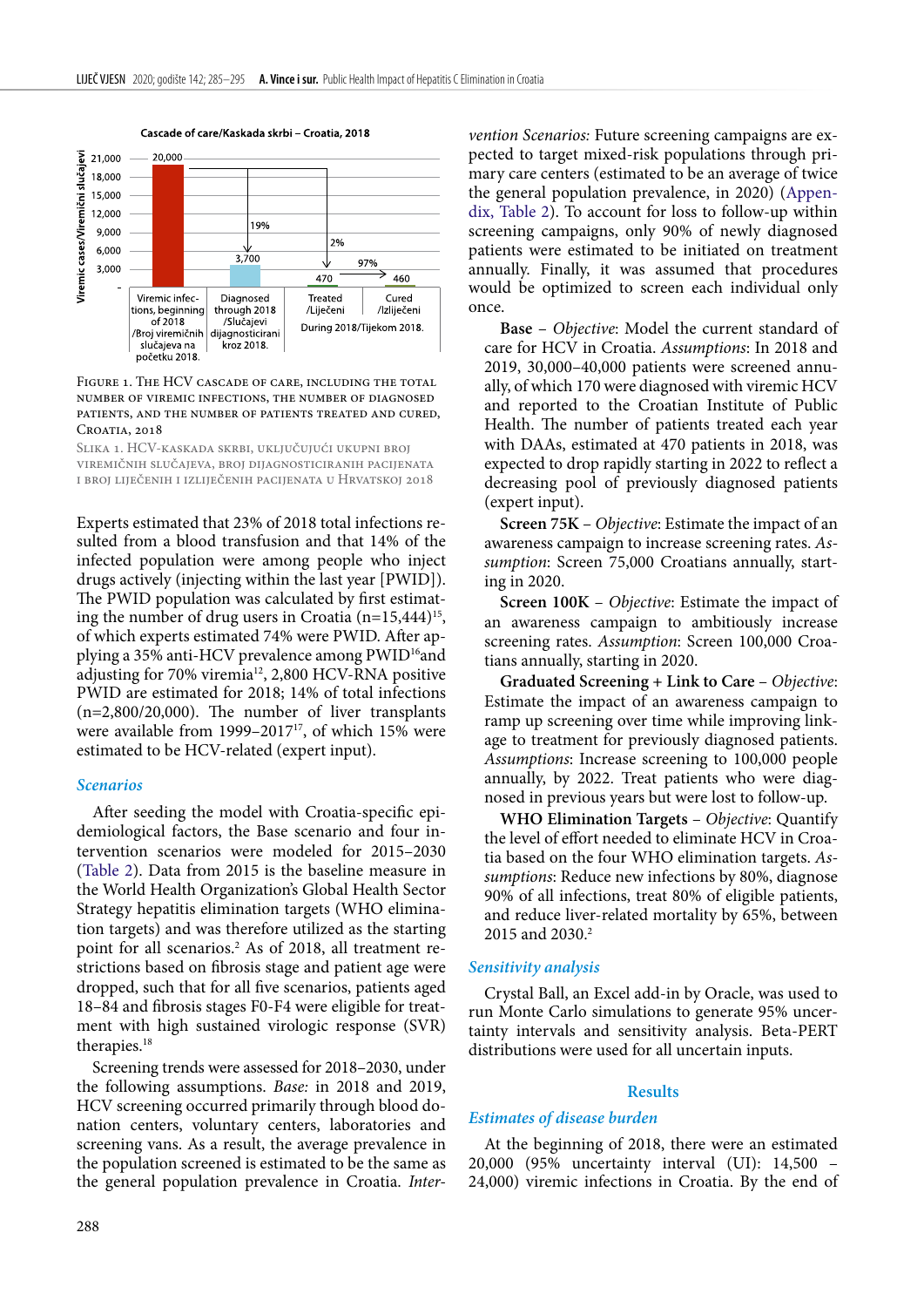

<span id="page-4-0"></span>2018, 19% (n=3,700) of infections were diagnosed. Of the total infected population, only 2% (n=470) were initiated on treatment. At an SVR rate of 97%, 460 of these patients were estimated to be cured ([Figure 1](#page-3-0)). Sixty percent of patients with HCV in 2018 were estimated to have no fibrosis or early stage fibrosis (F0- F1), 30% had F2-F3, and 10% had F4 cirrhosis or endstage liver-disease. Most infections (n=20%) were in adults aged 45–49 years.

Under the Base, the number of viremic cases peaked in 2007 and will continue to decline by 30% between 2015 and 2030, resulting in 14,100 cases by the end of 2030. This decline is largely due to mortality. If no change is made to the HCV treatment paradigm in Croatia, liver-related deaths (LRD), incident hepatocellular carcinoma (HCC), and incident decompensated cirrhosis (DC) will increase by 70%, 80% and 90%, respectively. LRD will increase from 60 in 2015 to 110 in 2030, and incident HCC will increase from 50 in 2015 to 90 in 2030. Annually, new cases of DC will also increase from 40 in 2015 to 70 in 2030 [\(Table](#page-5-0) [3](#page-5-0), [Figure 3\)](#page-6-0). Croatia is estimated to screen a total of 460,000 patients and diagnose 2,700 patients from 2018–2030 [\(Figure 4\)](#page-7-0).

By screening 75,000 Croatians annually and linking 90% of newly diagnosed patients to treatment, total infections would decline by 45%, but LRDs, incident HCC and incident DC would increase 45–55% from 2015–2030. Alternatively, if 100,000 Croatians are screened each year (with 90% of diagnosed patients linked to treatment), total infections would decline by 50%, compared with a 20–30% increase in LRD, incident HCC and incident DC. With graduated screening and linkage to care for previously diagnosed patients, total infections would decrease 55%, with a 5% reduction in LRD and 13–20% increase in HCC and DC from 2015–2030 ([Table 3](#page-5-0), [Figure 3\)](#page-6-0). All three enhanced screening scenarios require a 3–4-fold increase in total screenings and 2–3-fold increase in total diagnoses, compared to current practices ([Figure 4](#page-7-0)).

Compared with the base scenario, eliminating HCV would avert 500 LRDs, 380 incident cases of HCC and 300 incident cases of DC by 2030 ([Table 2](#page-2-0)). Achieving WHO elimination targets would reduce total infections by 17,000, decrease annual LRD by 40, and decrease incident cases of HCC and DC by 30 and 20, respectively, from 2015–2030 [\(Table 3,](#page-5-0) [Figure 3\)](#page-6-0). Elimination targets can be achieved by increasing screening, treatment, and linkage to care. Screening must ramp up to about 250,000 tests annually so that around 1,500 patients can be diagnosed and treated each year ([Table 2](#page-2-0)). Compared to the Base, 5–6 times the total number of patients must be screened and diagnosed from 2018–2030 to achieve elimination targets [\(Figure 4\)](#page-7-0).

#### **Discussion**

Now that a cure for HCV is available, case-finding has become the major obstacle to achieve elimination.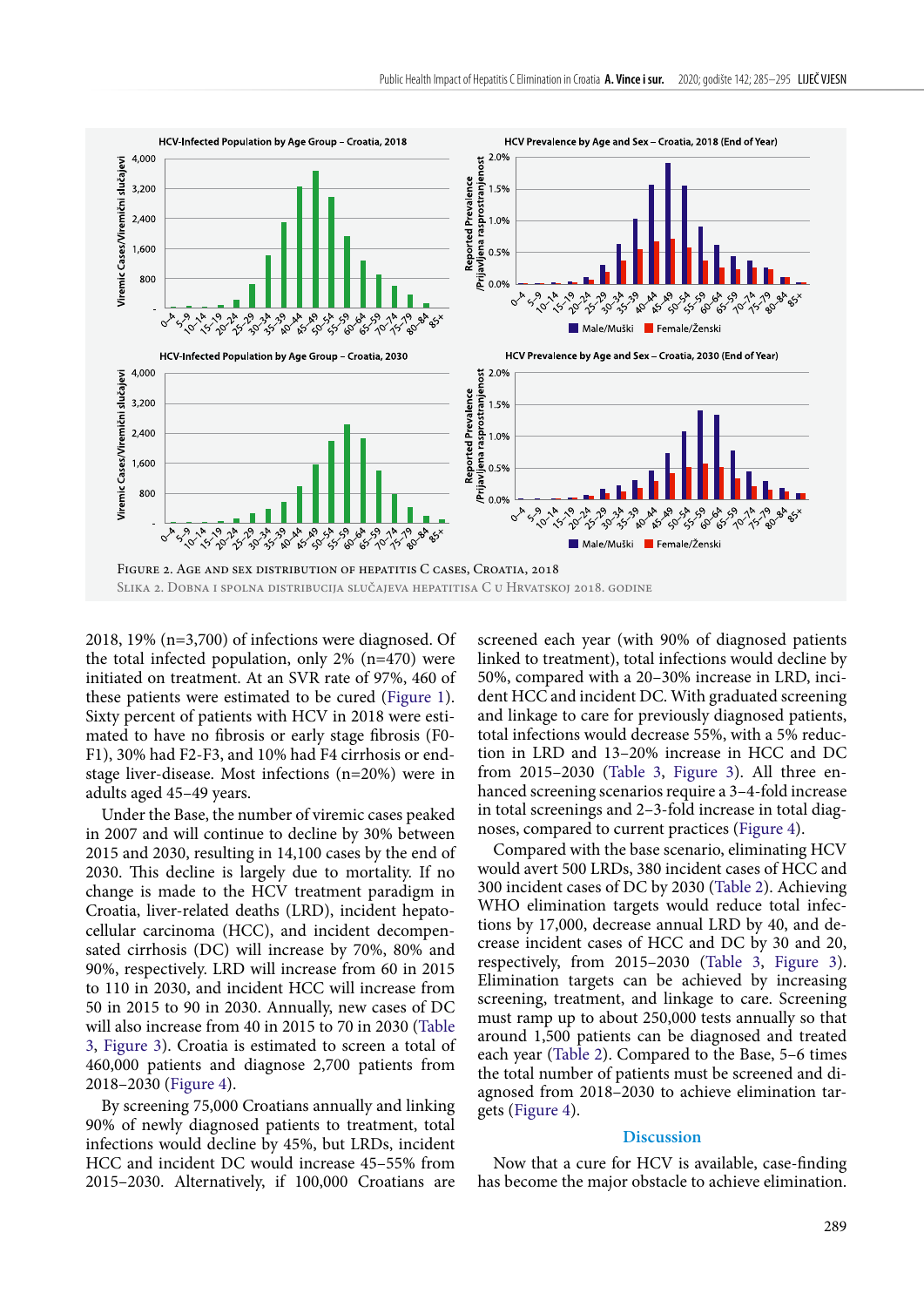#### <span id="page-5-0"></span>Table 3. Cases of viremic HCV infection, decompensated cirrhosis, hepatocellular carcinoma and liver-related deaths by scenario and percent change of case counts between 2018 and 2030, Croatia

Tablica 3. Slučajevi viremične infekcije HCV, dekompenzirane ciroze, hepatocelularnog karcinoma i smrti od bolesti jetre prema različitim scenarijima i postotne promjene u broju slučajeva od 2018. do 2030., Hrvatska

|                                                                                                                                                                                            | <b>Annual Outcomes*</b><br>/ Godišnji Ishodi |                                              | <b>Cumulative Outcomes</b><br>/ Kumulativni Ishodi            |                                                     |
|--------------------------------------------------------------------------------------------------------------------------------------------------------------------------------------------|----------------------------------------------|----------------------------------------------|---------------------------------------------------------------|-----------------------------------------------------|
|                                                                                                                                                                                            | 2015                                         | 2030                                         | Change from 2015 to 2030<br>/ Promjene između<br>2015. i 2030 | Incident cases averted<br>from 2015 to 2030         |
| Total viremic infections / Ukupni broj viremičnih slučajeva                                                                                                                                |                                              |                                              |                                                               |                                                     |
| Base / Polazište<br>Screen / Testirano 75,000<br>Screen / Testirano 100,000<br>Graduated Screening+LTC / Probir+Uključivanje u skrb<br>WHO Elimination Targets / SZO eliminacijski ciljevi | 21,000                                       | 14,100<br>11,700<br>10,300<br>9,300<br>4,000 | .30%<br>45%<br>50%<br>55%<br>80%                              | 90<br>150<br>190<br>370                             |
| Annual liver-related deaths (LRD)<br>/ Godišnji broj smrti od bolesti jetre                                                                                                                |                                              |                                              |                                                               |                                                     |
| Base / Polazište<br>Screen / Testirano 75,000<br>Screen / Testirano 100,000<br>Graduated Screening+LTC / Probir+Uključivanje u skrb<br>WHO Elimination Targets / SZO eliminacijski ciljevi | 60                                           | 110<br>90<br>70<br>60<br>20                  | ↑70%<br>40%<br>20%<br>5%<br>65%                               | 100<br>190<br>290<br>500                            |
| Incident hepatocellular carcinoma (HCC)<br>/ Incidencija hepatocelularnog karcinoma (HCC)                                                                                                  |                                              |                                              |                                                               |                                                     |
| Base / Polazište<br>Screen / Testirano 75,000<br>Screen / Testirano 100,000<br>Graduated Screening+LTC / Probir+Uključivanje u skrb<br>WHO Elimination Targets / SZO eliminacijski ciljevi | 50                                           | 90<br>80<br>70<br>60<br>20                   | 180%<br>45%<br>25%<br>↑ 13%<br>$\perp 60\%$                   | 90<br>150<br>200<br>380                             |
| Incident decompensated cirrhosis (DC)<br>/ Incidencija dekompenzirane ciroze                                                                                                               |                                              |                                              |                                                               |                                                     |
| Base / Polazište<br>Screen / Testirano 75,000<br>Screen / Testirano 100,000<br>Graduated Screening+LTC / Probir+Uključivanje u skrb<br>WHO Elimination Targets / SZO eliminacijski ciljevi | 40                                           | 70<br>60<br>50<br>50<br>17                   | ↑90%<br>55%<br>30%<br>20%<br>155%                             | $\overline{\phantom{0}}$<br>70<br>120<br>150<br>300 |

\*End of year/Kraj godine

Based on current disease burden assumptions, the model estimates that only 20% of infected Croatians are aware of their disease status, and only 2% of the infected population began treatment in 2018. In recent years, Croatia has enhanced effort to address HCV by removing fibrosis-level treatment restrictions and increasing the number of patients initiated on treatment, however a comprehensive strategy is needed to continue the momentum of action and to guide next steps. Four intervention scenarios were modeled to inform one data-driven, national screening strategy. Results demonstrate that as screening efforts are amplified (and assuming timely linkage to treatment for most patients) morbidity and mortality will decline in tandem [\(Figure 3](#page-6-0), [Figure 4\)](#page-7-0). Achieving WHO elimination targets by 2030 is the best-case scenario: estimated to prevent nearly 1,200 cases of end-stage disease and HCV-related mortality. To achieve WHO elimination

targets, treatment will have to scale faster than screening. This means that the approach to case-finding will need to be two-pronged: 1) finding and linking previously diagnosed patients to care and 2) increasing screening to increase new diagnoses. Current screening techniques in Croatia are inefficient, with some patients tested multiple times. The high volume of unique individuals that must be screened to achieve targets means that tracking systems must be improved so patients are tested no more than once or twice. As a compliment to the national plan, a central location should be elected to house and manage these data, and data should be routinely and completely reported for tracking purposes. Currently, experts believe that the number of people diagnosed with chronic HCV may be underreported because not all data are sent to the Croatian Institute of Public Health. It is imperative that reporting systems are improved so that progress can be tracked.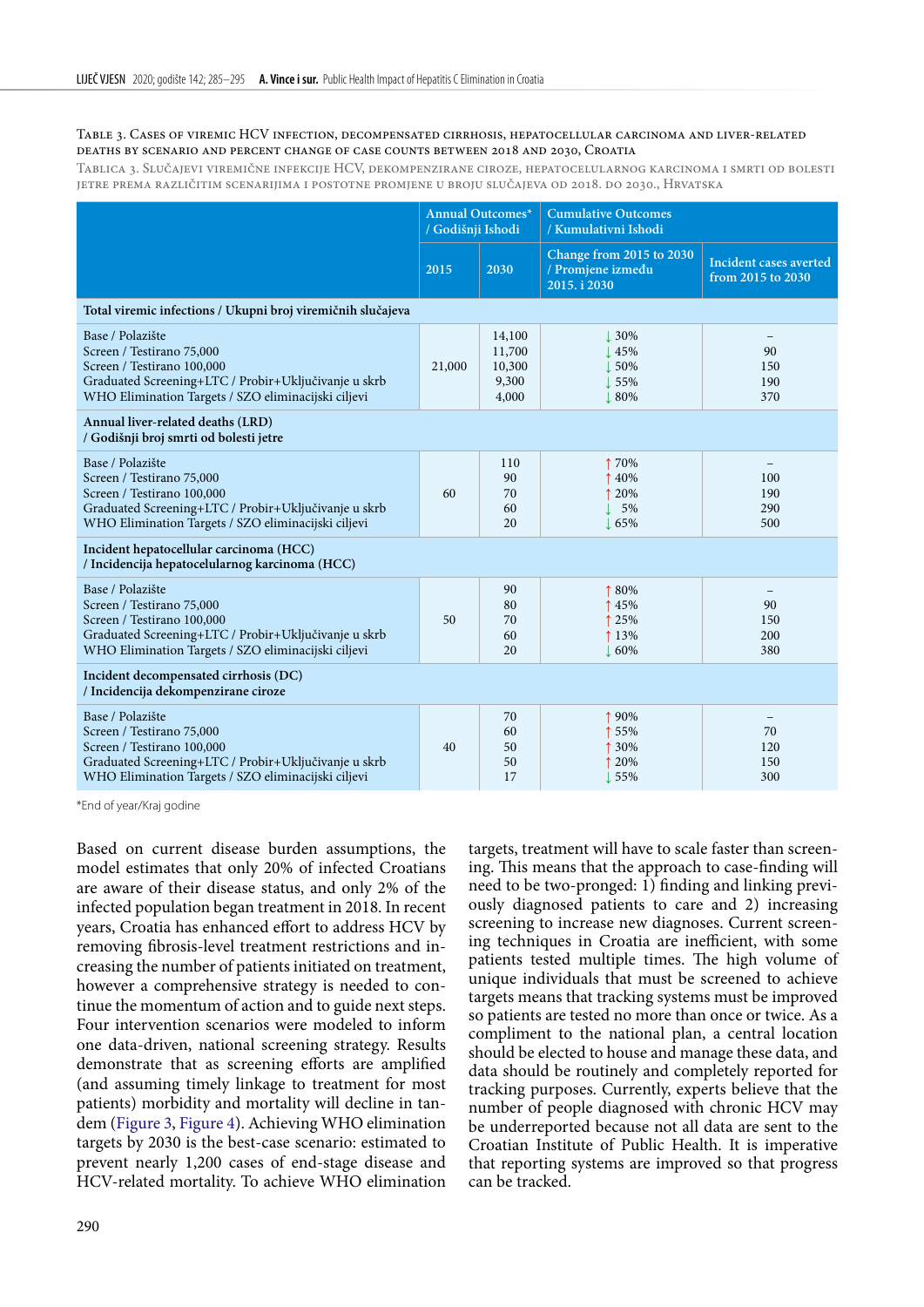

<span id="page-6-0"></span>Slika 3. Ukupni broj slučajeva, prevalencija dekompenzirane ciroze, prevalencija HCC-a i broj smrti od jetrenih bolesti, Hrvatska, 2015.–2030.

The next crucial decision for Croatian health authorities developing a national plan is to determine which populations to target in the screening campaign. Focused testing among high-risk groups or birth cohorts are the most common method of screening expansion, both shown to be cost-effective.<sup>19</sup> Most new infections occur among PWID, however, social stigma is a significant barrier to case identification. Blood donation centers in Croatia refer a significant number of patients to primary care testing, reporting that many at-risk individuals seek testing at blood banks to avoid disclosing risky behaviors. Screening can be effectively conducted in these at-risk populations to reduce transmission; however, innovative campaigns are needed to identify patients who may not self-identify with a risk factor. According to our analysis, of all chronic HCV infections, 14% were estimated to be active PWID, with the remainder of infections occurring among persons with other or unknown risk factor (including but not limited to former-PWID, nosocomial or transfusion related risks, etc.). In the absence of comprehensive estimates of populations based on risk, the age distribution of the infected population

[\(Figure 2](#page-4-0)) could be used to inform or support agebased (or birth cohort) screening conducted in primary care settings. As part of the awareness campaign, experts envision expanding annual screening counts from about 40,000 Croatians (current) to 75,000 Croatians, starting in 2020, with a focus on primary care settings [\(Appendix, Section 4](#page-9-1)). Primary care facilities currently outsource all laboratory testing; however, experts agree that screening capacity can be significantly ramped-up if conducted in-house. This would involve a comprehensive, national action plan focused on increased testing capacity in primary care settings and maintaining screening levels in other settings. Significant investment would be needed to reach these goals; however, aggressive implementation of prevention and treatment strategies has been shown to reduce longterm economic and societal costs associated with HCV.20–22 In other country settings, agencies such as the World Bank have also loaned monetary support for the up-front cost of HCV screening.<sup>23</sup>

Slight but significant changes were made to this analysis compared to previous reports. Guided by expert review and approval, this report updates data in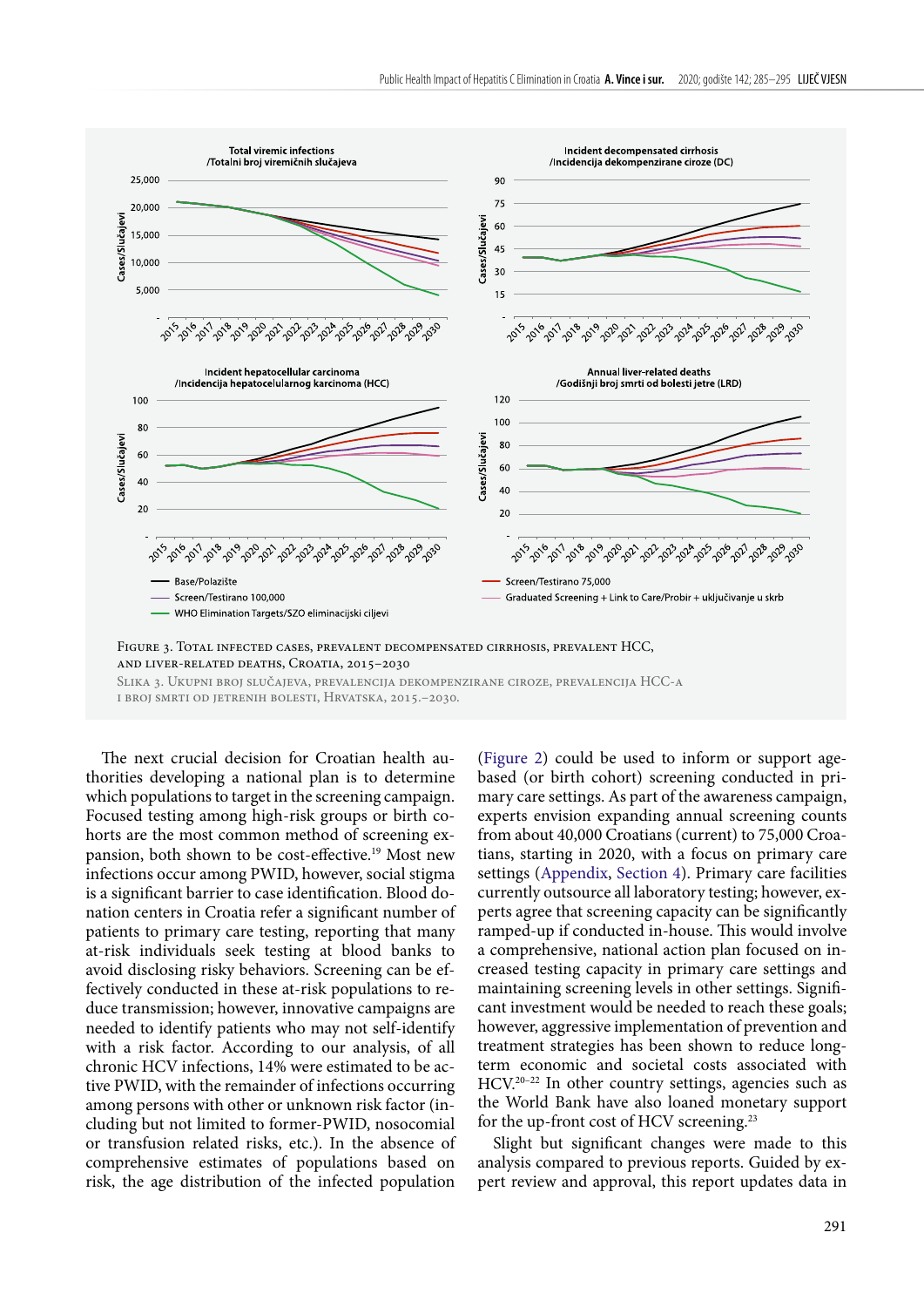

<span id="page-7-0"></span>Slika 4. Kumulativni broj testiranih i dijagnosticiranih pacijenata prema scenariju 2018.–2030.

the 2016 analysis $4$  for the following epidemiological characteristics: genotype, fibrosis and age treatment restrictions, population diagnosed, population treated, and number of HCV-related liver transplants. Compared to the 2016 analysis, estimates for the population diagnosed increased and estimates for the population treated decreased, resulting in fewer total cases and fewer end-stage outcomes but similar disease burden trends overall.5 Epidemiological data were also validated, when available. Data from local diagnosis registries (the distribution of prevalent cases by age and sex for 2018) were used to compare the distribution of cases by age and sex in the model for 2018. As well, one prominent healthcare facility in Croatia reported that about 60% of diagnosed cases were male, validating the sex distribution used in the model (about  $55\%$  male).<sup>24</sup> A sensitivity analysis was conducted to account for the depleting pool of infected individuals over time, expected to occur with the success of the screening campaign [\(Appendix, Section 3](#page-9-2)).

Limitations inherent to modelling affected this analysis, including the estimation of disease burden based on multiple data sources. Application of the Delphi process, however, ensured that the data were reviewed and vetted by experts and determined to be the best available. Shortcomings in data quality, however, make it difficult to model screening scenarios because current diagnosis and screening data are likely under-reported. Once a formal screening campaign included in a national action plan begins, the data should be used to re-evaluate progress toward elimination and strategic plans. It is also important to acknowledge that projections are dependent on the data inputs and assumptions. The model assumes that DAAs are consistently available to the diagnosed population and that treatment uptake, initiation and retention will remain high, even in difficult-to-treat populations. However, realworld fluctuations in these variables over time could impact projections.

#### **Findings**

If WHO elimination targets are achieved, 500 liverrelated deaths and 680 cases of hepatocellular carcinoma and decompensated cirrhosis could be prevented, and viremic cases of HCV could be reduced from 21,000 to 4,000 between 2015 and 2030. Elimination requires a coordinated effort between various country and industry leaders including government authorities, policymakers and healthcare and insurance providers. Improved screening mechanisms and patient registries (for tracking screening and diagnosis) will be needed for the scale-up required to achieve goals.

#### **Declarations**

#### *Statement on Financial and Other Relationships*

This project was supported by Gilead Sciences. Gilead Sciences had no input on the content, study design, data selection, decision to publish, or preparation of the manuscript.

#### **Acknowledgments**

The authors gratefully thank the following organizations for their involvement in consultations in forming this analysis: the Croatian Institute of Public Health, University Hospital of Infectious Disease Zagreb, Split University Hospital, Merkur Hospital Zagreb, Croatian Health Insurance Fund and Hepatos.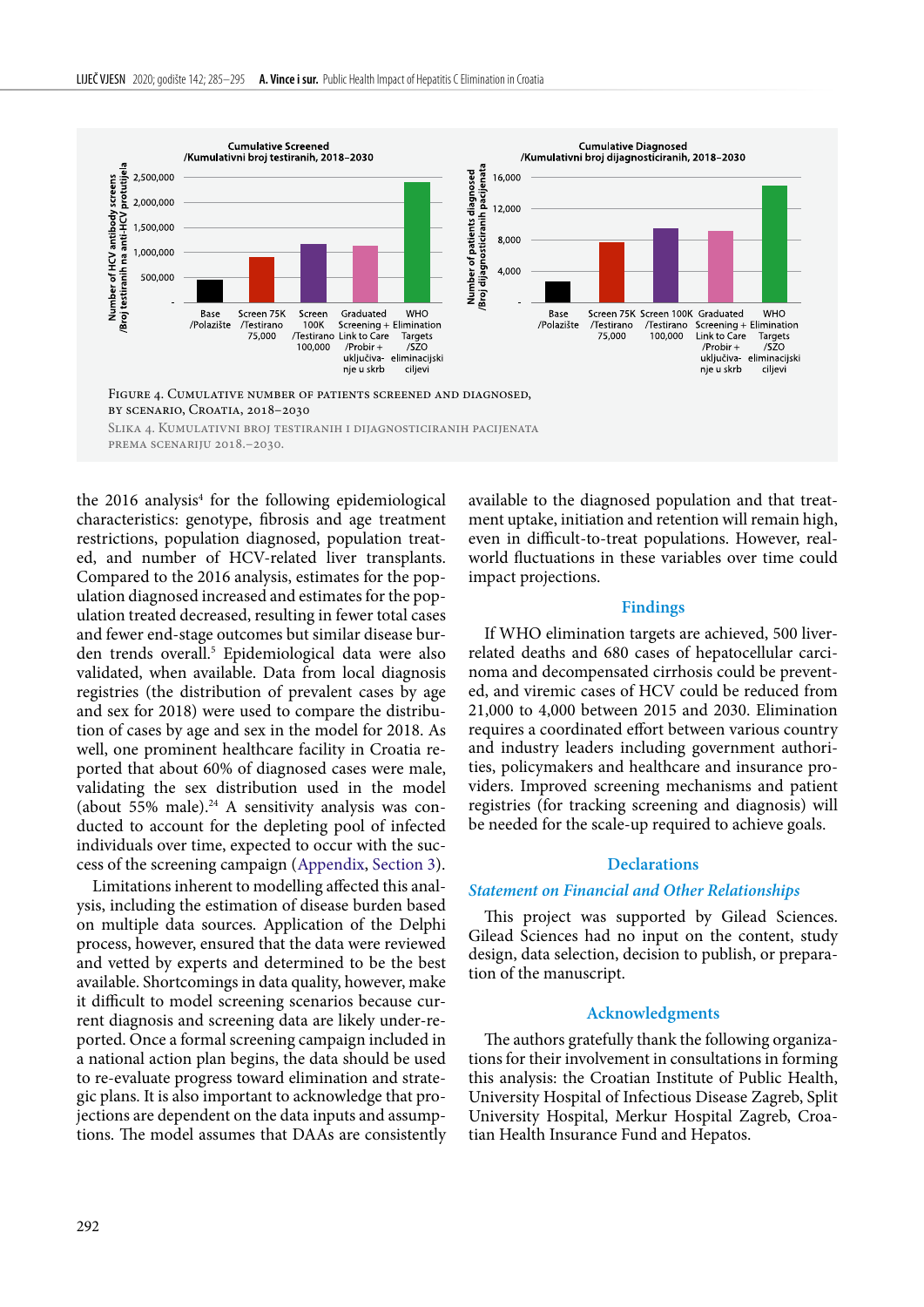# **APPENDIX**

# *SECTION 1. Data available for epidemiological inputs*

Reports of the number of patients diagnosed with chronic HCV were provided by in-country experts for 2014–2018. Case counts were adjusted assuming 80% were viremic (expert input). Experts agree underreporting exists in Croatia, as some patients seek anonymous testing in blood donor clinics and these cases are not consistently reported. The rate of underreporting is unknown; however, experts estimate about 20% of the total infected population is diagnosed. The data shown in [Table 1](#page-1-0) represent known diagnosed cases, however true estimates are likely higher. Annual treatment estimates were based on the number of patients covered by insurance and therefore received DAAs, and an additional cohort who obtained treatment from alternative sources (expert input).

### *SECTION 2. Description of the screening module in the HCV disease burden model*

The screening module was developed to calculate the number of screening tests necessary to diagnose a given number of HCV-infections. The module used aforementioned epidemiological inputs (the infected population stratified by age and the number of annual diagnoses) to calculate the population eligible for

screening, i.e., the undiagnosed, HCV-infected population that was either asymptomatic or not linked-tocare.

In the model, the more advanced stages of liver disease were assumed to be diagnosed first. It was also assumed that cases of spontaneous clearance were diagnosed at the same rate as asymptomatic, chronically infected cases.

To calculate the size of the population eligible for screening, the module tracked the populations with a history of screening, diagnosis, or SVR. It was assumed that each individual would receive at most one HCV antibody screen, and populations with a history of diagnosis or SVR would be excluded from future screening. Populations outside of the age range eligible for screening were excluded.

The number of patients needed to screen (NNS) to find one HCV antibody positive case was calculated, as shown in Equations [1](#page-8-0)[–2.](#page-8-1) We then calculated the annual number of HCV antibody screens performed [\(Equation 3\)](#page-8-2), of which all HCV antibody-positive tests were assumed to receive confirmatory HCV RNA testing. The case-finding algorithm assumed that persons with advanced liver disease were symptomatic and would seek care with or without active screening campaigns. Thus, each newly diagnosed case of advanced liver disease was assumed to require two screens; one HCV antibody and one confirmatory HCV RNA test.

<span id="page-8-0"></span>**Equation 1.** Number needed to screen to diagnose one HCV antibody-positive case, unadjusted, in year *t*

$$
NNS_t^* = \frac{1}{\text{Undiagnosed, asymptomatic or not linked-to-care HCV antibody-positive cases}_t}, \text{ where}
$$
\n
$$
Population eligible for screening_t
$$

Population eligible for screening<sub>t</sub> was the population eligible for screening in year *t*. Eligibility of screening was determined by birth year (by scenario), history of having received a screen within the screening strategy (excluded), history of diagnosis (excluded), and history of SVR (excluded).

<span id="page-8-1"></span>**Equation 2.** Number needed to screen to diagnose one HCV antibody-positive case, adjusted, in year *t*

$$
NNS_t = \frac{NNS_t^*}{k}
$$
, where

 $NNS<sub>i</sub>$  is the number needed to screen to diagnose one HCV antibody-positive case, unadjusted, in year *t*;

*k* is the ratio of prevalence in the population where the screening is conducted to that in the general population.

<span id="page-8-2"></span>**Equation 3.** Number of HCV antibody screens performed, in year *t*

Newly diagnosed symptomatic HCV antibodypositive cases<sub>t</sub> + NNS<sub>t</sub>  $\times$ 

Newly diagnosed asymptomatic or not yet linkedto-care cases<sub>t</sub>, where

 $NNS<sub>t</sub>$  is the number needed to screen to diagnose one HCV antibody-positive case in year *t*.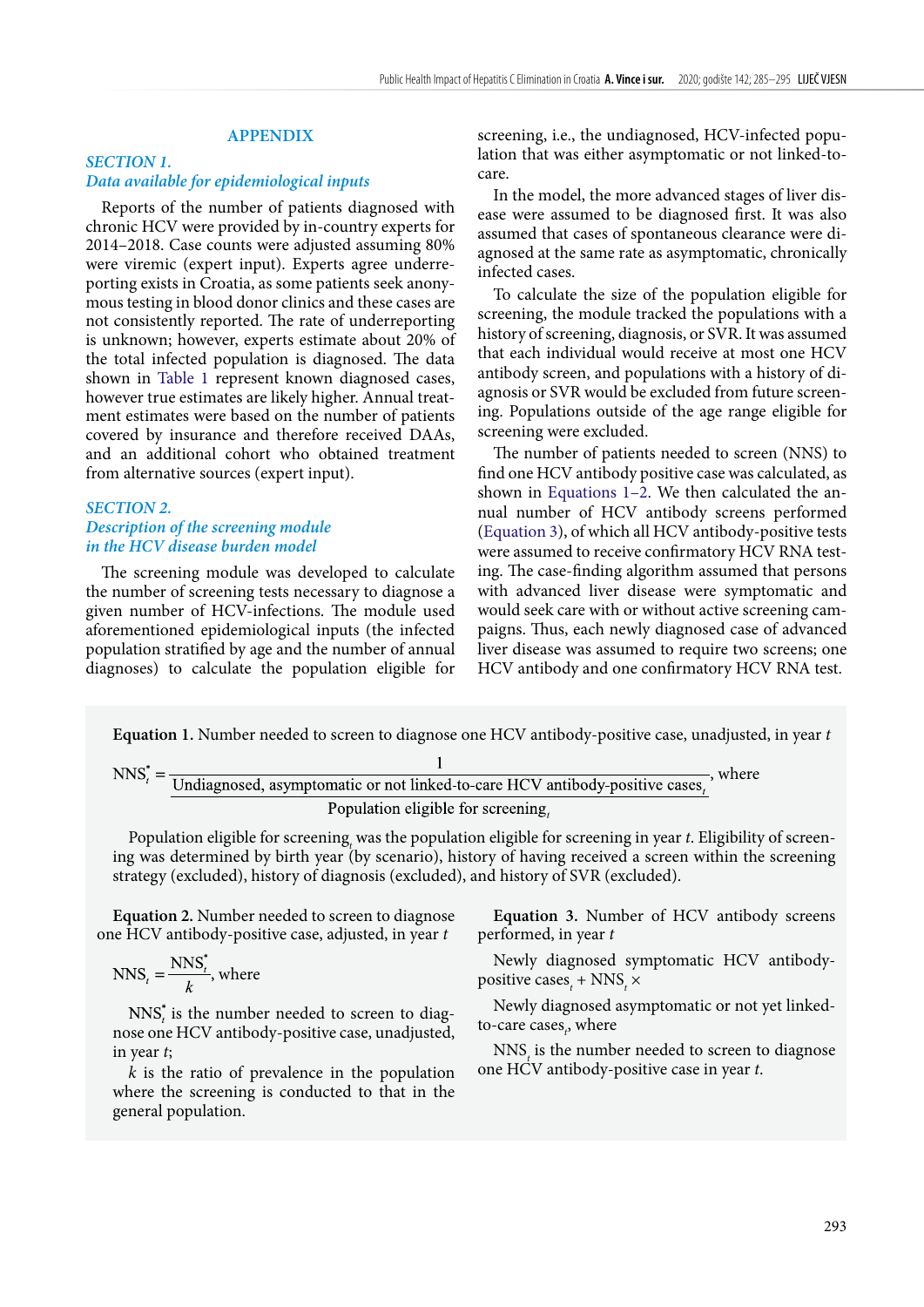|                                                                                                    | Average Annual Diagnosed (ages 15+) / Prosječni broj dijagnosticiranih godišnje (dob 15+), 2020-2030 |     |     |     |     |     |     |     |     |     |     |     |     |     |     |     |     |     |       |       |       |       |       |
|----------------------------------------------------------------------------------------------------|------------------------------------------------------------------------------------------------------|-----|-----|-----|-----|-----|-----|-----|-----|-----|-----|-----|-----|-----|-----|-----|-----|-----|-------|-------|-------|-------|-------|
|                                                                                                    |                                                                                                      | 150 | 200 | 250 | 300 | 350 | 400 | 450 | 500 | 550 | 600 | 650 | 700 | 750 | 800 | 850 | 900 | 950 | 1,000 | 1,050 | 1,100 | 1,150 | 1,200 |
|                                                                                                    | 0.46%                                                                                                |     |     |     |     |     |     |     |     |     |     |     |     |     |     |     |     |     |       |       |       |       |       |
|                                                                                                    | 0.57%                                                                                                |     |     |     |     |     |     |     |     |     |     |     |     |     |     |     |     |     |       |       |       |       |       |
|                                                                                                    | 0.69%                                                                                                |     |     |     |     |     |     |     |     |     |     |     |     |     |     |     |     |     |       |       |       |       |       |
| Average prevalence in the population screened /<br>Prosječna prevalencija u skriniranoj populaciji | 0.80%                                                                                                |     |     |     |     |     |     |     |     |     |     |     |     |     |     |     |     |     |       |       |       |       |       |
|                                                                                                    | 0.91%                                                                                                |     |     |     |     |     |     |     |     |     |     |     |     |     |     |     |     |     |       |       |       |       |       |
|                                                                                                    | 1.03%                                                                                                |     |     |     |     |     |     |     |     |     |     |     |     |     |     |     |     |     |       |       |       |       |       |
|                                                                                                    | 1.14%                                                                                                |     |     |     |     |     |     |     |     |     |     |     |     |     |     |     |     |     |       |       |       |       |       |
|                                                                                                    | 1.26%                                                                                                |     |     |     |     |     |     |     |     |     |     |     |     |     |     |     |     |     |       |       |       |       |       |
|                                                                                                    | 1.37%                                                                                                |     |     |     |     |     |     |     |     |     |     |     |     |     |     |     |     |     |       |       |       |       |       |
|                                                                                                    | 1.48%                                                                                                |     |     |     |     |     |     |     |     |     |     |     |     |     |     |     |     |     |       |       |       |       |       |

#### <span id="page-9-3"></span>Appendix Table 1. Sensitivity analysis calculating the average number of patients diagnosed

Dodatak tablica 1. Analiza osjetljivosti u izračunu prosječnog broja dijagnosticiranih

Screening an average of 40,000 people per year / Prosječni probir od 40,000 osoba godišnje

 Screening an average of 75,000 people per year / Prosječni probir od 75,000 osoba godišnje Screening an average of 100,000 people per year

/ Prosječni probir od 100,000 osoba godišnje

# <span id="page-9-2"></span>*SECTION 3. Screening model sensitivity analysis*

[Appendix Table 1](#page-9-3) shows the number of patients we would expect to be diagnosed annually, based on the average number of patients screened each year for 2020 through 2030. An average was calculated to account for the depleting pool of infected individuals over time that necessitates additional screens. A range of 1 to 3 times the 2018 viremic prevalence (0.46%– 1.48%) was used to account for screening practices in the general and at-risk populations. A sensitivity of +/– 20% was also considered. Results were as follows:

- • Screening an average of 40,000 people/year results in an average of 200–650 new viremic diagnoses annually.
- • Screening an average of 75,000 people/year results in an average of 350–900 new viremic diagnoses a year.
- Screening an average of 100,000 people/year results in an average of 450–1,1500 new viremic diagnoses a year.

### <span id="page-9-1"></span>*SECTION 4.*

# *Targeted population screening*

Experts estimate that at least 40,000 Croatians were screened in 2018. The majority were tested in blood banks, with no tests conducted in primary care setting (expert input; Dr. Vince). Experts envisioned a goal of

#### <span id="page-9-0"></span>Appendix Table 2. Targeted population screening currently in place (2018) and projected in 2020 to reach 75,000 screens, Croatia

Tablica 2. Aktualni ciljani probir u 2018. i projekcija za 2020. s dosegom 75.000 testiranih

| Population<br>/ Populacija                                                                    | Risk of infec-<br>tion in the<br>population*<br>/ Rizik<br>infekcije u<br>populaciji | <b>Number</b><br>screened<br>in 2018<br>/ Broj<br>testiranih<br>u 2018. | Number to<br>screen<br>starting in<br>2020 / Broj<br>testiranih<br>od 2020. |
|-----------------------------------------------------------------------------------------------|--------------------------------------------------------------------------------------|-------------------------------------------------------------------------|-----------------------------------------------------------------------------|
| <b>Blood banks</b><br>/ Transfuziologija                                                      | Low<br>/ nizak                                                                       | 30,000                                                                  | 30,000                                                                      |
| Voluntary centers<br>/ Centri za<br>dobrovoljno<br>testiranje                                 | High<br>/ visok                                                                      | 5,000                                                                   | 5,000                                                                       |
| Primary care/<br>Laboratories<br>/ Primarna<br>zdravstvena zaštita/<br>različiti laboratoriji | Mixed<br>/ mješovit                                                                  | 4,500                                                                   | 39,500                                                                      |
| Screening vans<br>/ Testiranje u<br>zajednici/mobilne<br>jedinice                             | High<br>/ visok                                                                      | 500                                                                     | 500                                                                         |
|                                                                                               | 40,000                                                                               | 75,000                                                                  |                                                                             |

\* Risk of infection in the population is defined as follows: Low – same prevalence (1x) as the general Croatian population; High – 3x general population prevalence (on average); Mixed – 2x general population prevalence (on average) / Rizik infekcije u populaciji je definiran na slijedeći način: nizak – ista prevalencija kao u općoj populaciji; visok – 3x veća prevalencija nego u općoj populaciji; mješovit – 2x veća prevalencija nego u općoj populaciji

Primary care facilities do not screen in-house, but outsource to laboratories (i.e. the 4,500 screened in 2018) / Testiranje se ne obavlja u ambulantama obiteljske medicine, nego se pacijenti upućuju u različite laboratorije koji pružaju tu uslugu